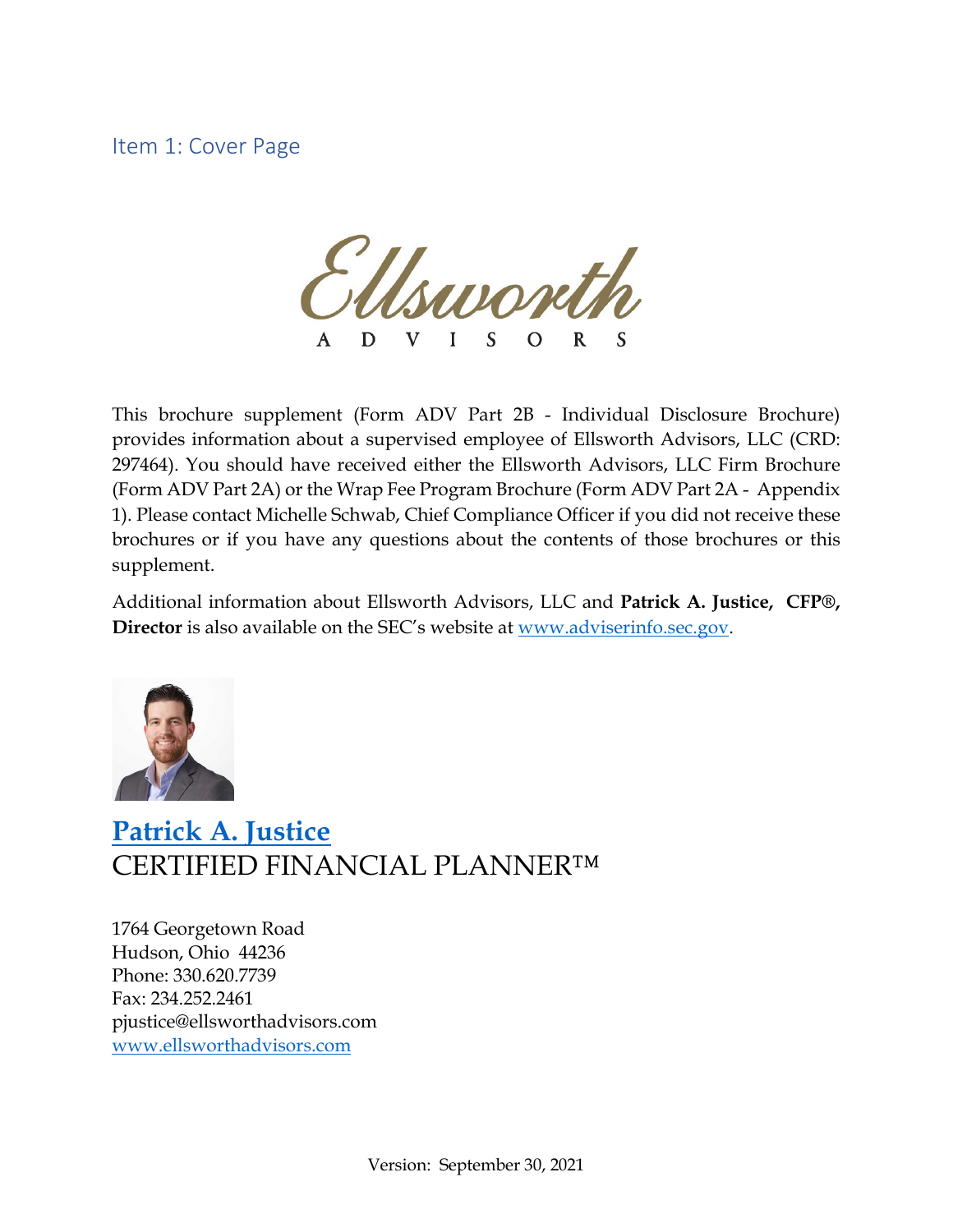# Item 2: Educational Background and Business Experience

Name:

| Patrick A. Justice                                                                                   | Born: September 1989 |
|------------------------------------------------------------------------------------------------------|----------------------|
| Educational Background:<br>University of Akron<br><b>Bachelor of Business Administration Finance</b> | Graduated: 2010      |
| <b>Business Experience:</b><br>Ellsworth Advisors, LLC<br>Director                                   | $11/2020$ – Present  |
| Demming Financial Services, Corp.<br><b>Chief Compliance Officer</b>                                 | $12/2010 - 10/2020$  |

#### Professional Designations:

CERTIFIED FINANCIAL PLANNER™ professional

I am certified for financial planning services in the United States by Certified Financial Planner Board of Standards, Inc. ("CFP Board"). Therefore, I may refer to myself as a CERTIFIED FINANCIAL PLANNER™ professional or a CFP® professional, and I may use these and CFP Board's other certification marks (the "CFP Board Certification Marks"). The CFP® certification is voluntary. No federal or state law or regulation requires financial planners to hold the CFP® certification. You may find more information about the CFP® certification at www.cfp.net. CFP® professionals have met CFP Board's high standards for education, examination, experience, and ethics.

To become a CFP® professional, an individual must fulfill the following requirements:

• **Education** – Earn a bachelor's degree or higher from an accredited college or university and complete CFP Board-approved coursework at a college or university through a CFP Board Registered Program. The coursework covers the financial planning subject areas CFP Board has determined are necessary for the competent and professional delivery of financial planning services, as well as a comprehensive financial plan development capstone course. A candidate may satisfy some of the coursework requirement through other qualifying credentials.

• **Examination** – Pass the comprehensive CFP® Certification Examination. The examination is designed to assess an individual's ability to integrate and apply a broad base of financial planning knowledge in the context of real-life financial planning situations.

• **Experience** – Complete 6,000 hours of professional experience related to the personal financial planning process, or 4,000 hours of apprenticeship experience that meets additional requirements.

• **Ethics** – Satisfy the *Fitness Standards for Candidates for CFP® Certification and Former CFP® Professionals Seeking Reinstatement* and agree to be bound by CFP Board's *Code of Ethics and Standards of Conduct ("Code and Standards")*, which sets forth the ethical and practice standards for CFP® professionals.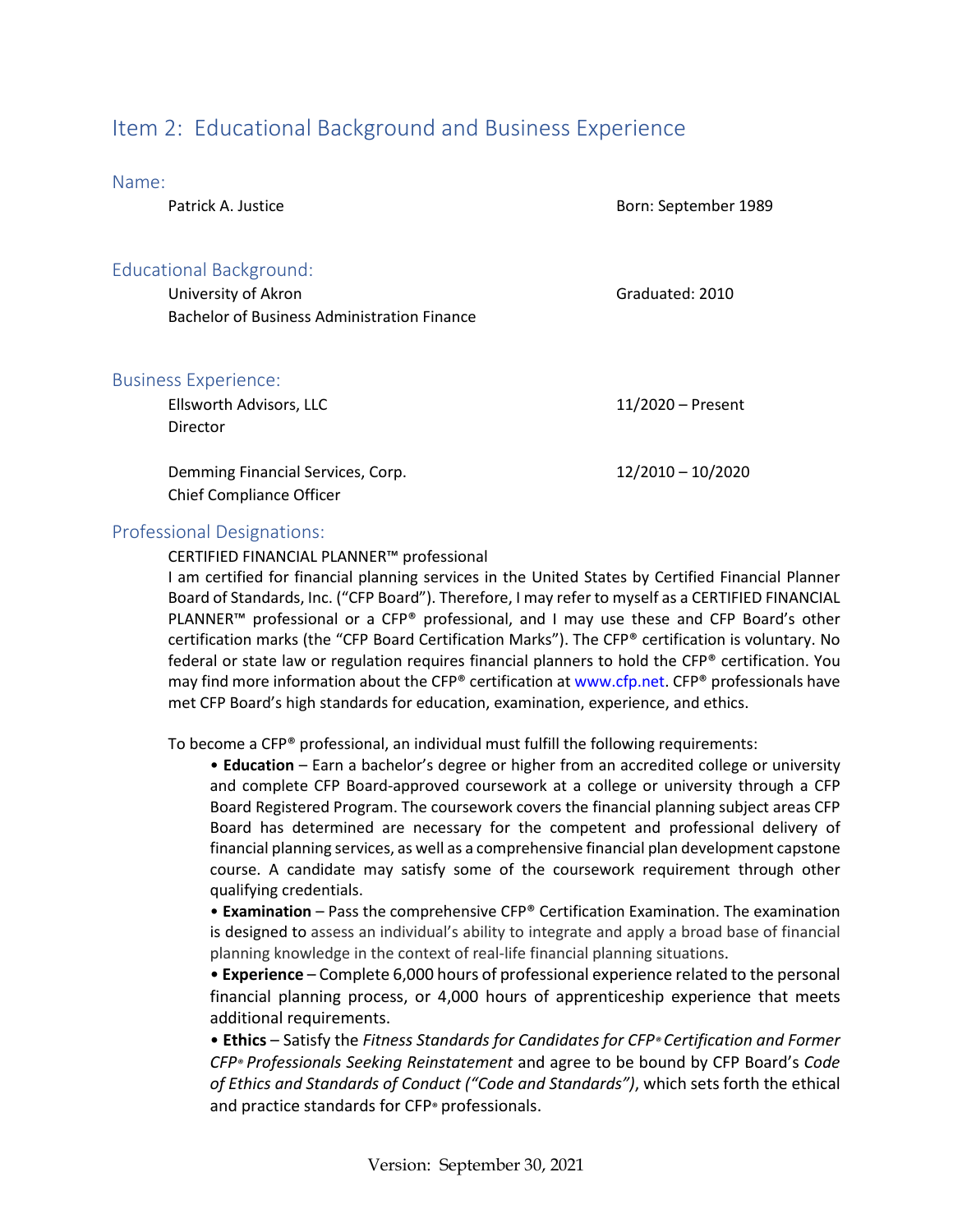Individuals who become certified must complete the following ongoing education and ethics requirements to remain certified and maintain the right to continue to use the CFP Board Certification Marks:

• **Ethics** – Commit to complying with CFP Board's *Code and Standards*. This includes a commitment to CFP Board, as part of the certification, to act as a fiduciary, and therefore, act in the best interests of the client, at all times when providing financial advice and financial planning. CFP Board may sanction a CFP® professional who does not abide by this commitment, but CFP Board does not guarantee a CFP® professional's services. A client who seeks a similar commitment should obtain a written engagement that includes a fiduciary obligation to the client.

• **Continuing Education** – Complete 30 hours of continuing education every two years to maintain competence, demonstrate specified levels of knowledge, skills, and abilities, and keep up with developments in financial planning. Two of the hours must address the *Code and Standards*.

### Item 3: Disciplinary Information

There are no legal or disciplinary events that are material to a client's or prospective client's evaluation of Ellsworth Advisors, LLC or this supervised employee.

#### Item 4: Other Business Activities

This supervised employee is not engaged in any investment-related business or occupation (other than this advisory firm).

Clients always have the option to purchase products through other brokers or agents that are not affiliated with Ellsworth Advisors, LLC.

## Item 5: Additional Compensation

Other than salary, annual bonuses, or regular bonuses, supervised employees of Ellsworth Advisors, LLC do not receive any economic benefit from any person, company, or organization, in exchange for providing clients advisory services through Ellsworth Advisors, LLC.